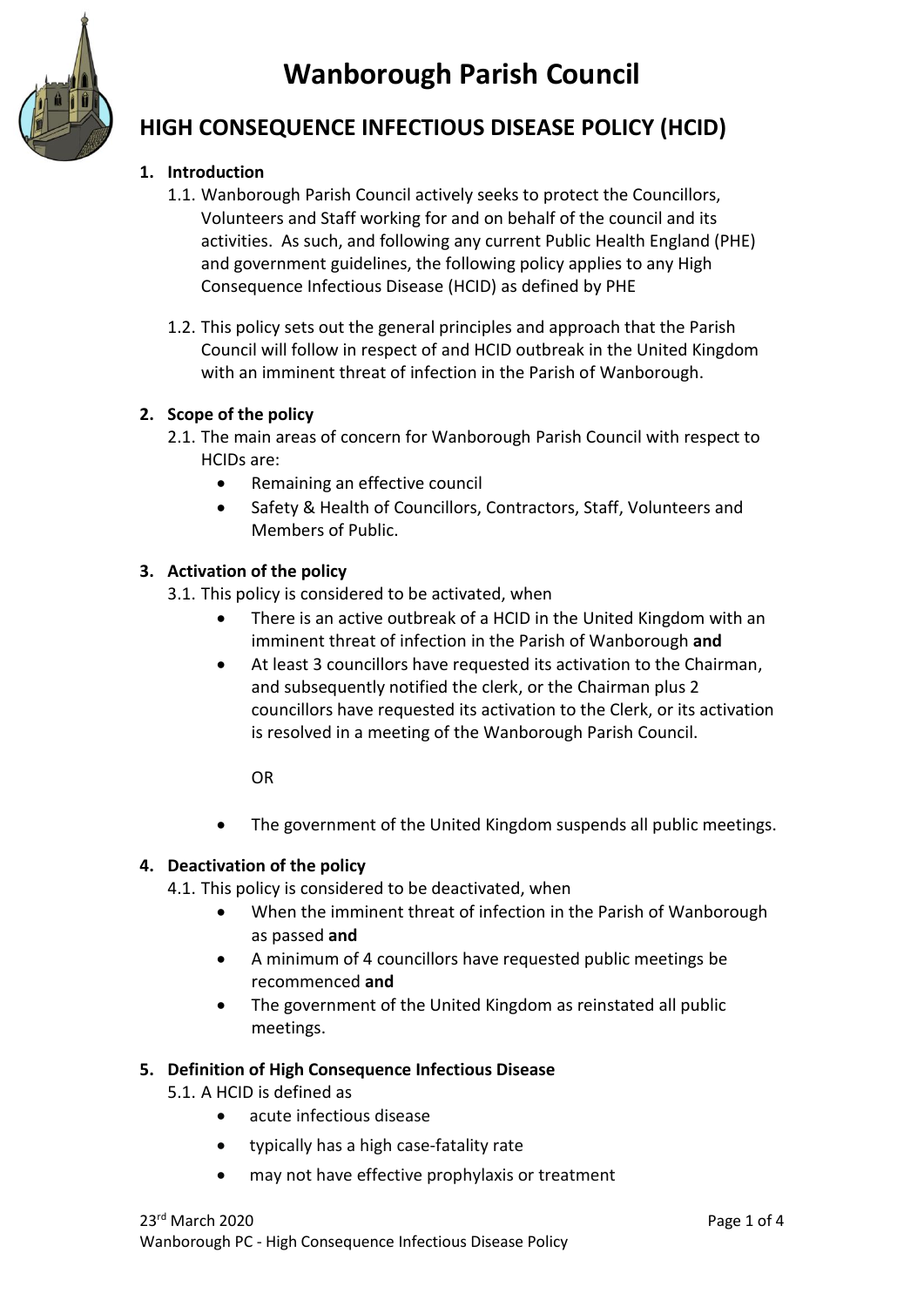- often difficult to recognise and detect rapidly
- ability to spread in the community and within healthcare settings
- requires an enhanced individual, population and system response to ensure it is managed effectively, efficiently and safely
- 5.2. The current list of HCIDs as defined on www.gov.uk (11/03/2020)

<span id="page-1-0"></span>

| <b>Airborne HCID</b>                           |
|------------------------------------------------|
| Andes virus infection (hantavirus)             |
| Avian influenza A H7N9 and H5N1                |
| Avian influenza A H5N6 and H7N7                |
| Middle East respiratory syndrome<br>(MERS)     |
| Monkeypox                                      |
| Nipah virus infection                          |
| Pneumonic plague (Yersinia pestis)             |
| Severe acute respiratory syndrome<br>$(SARS)*$ |
| Coronavirus disease (COVID-19)                 |
|                                                |

At any such time as a new disease is classified as a HCID, it shall be treated as if it were in the list above and this policy shall apply.

#### **6. Matters relating to staff – The Clerk**

- 6.1. Wanborough Parish Council has no official offices, the Clerk, an employee of Wanborough Parish Council works from home. The public may only visit the Clerk by appointment. During any active outbreak of a HCID in the UK, no appointments will be permitted. The clerk will not come into contact with the public during working hours, at their 1<sup>st</sup> normal place of work.
- 6.2. The village hall, or any other public location used for Parish Council meetings is the 2<sup>nd</sup> normal place of work for the Clerk. This is dealt with in Section [7.](#page-2-0)
- 6.3. In the event of a HCID outbreak the National Joint Council for local government services (NJC) will issue guidance for employers which the council will follow. A summary of the most recent guidance during the COVID-19 outbreak of 2020 is detailed below
	- 6.3.1. Employees who are sick or unfit for work need to focus on their recovery.
	- 6.3.2. As per Part 2 Para 10.9 of the 'Green Book', if an employee is fit for work but decides, or is instructed, to self-isolate, their absence should not be recorded as sickness absence. We would expect all options for home or remote working to be explored with the employee. As they are 'well' at this stage they should stay on normal full pay for the duration of the self-isolation period until such time as they are confirmed to have contracted any such HCID, at which point they transfer to sickness absence leave and the usual provisions of the sickness scheme will apply.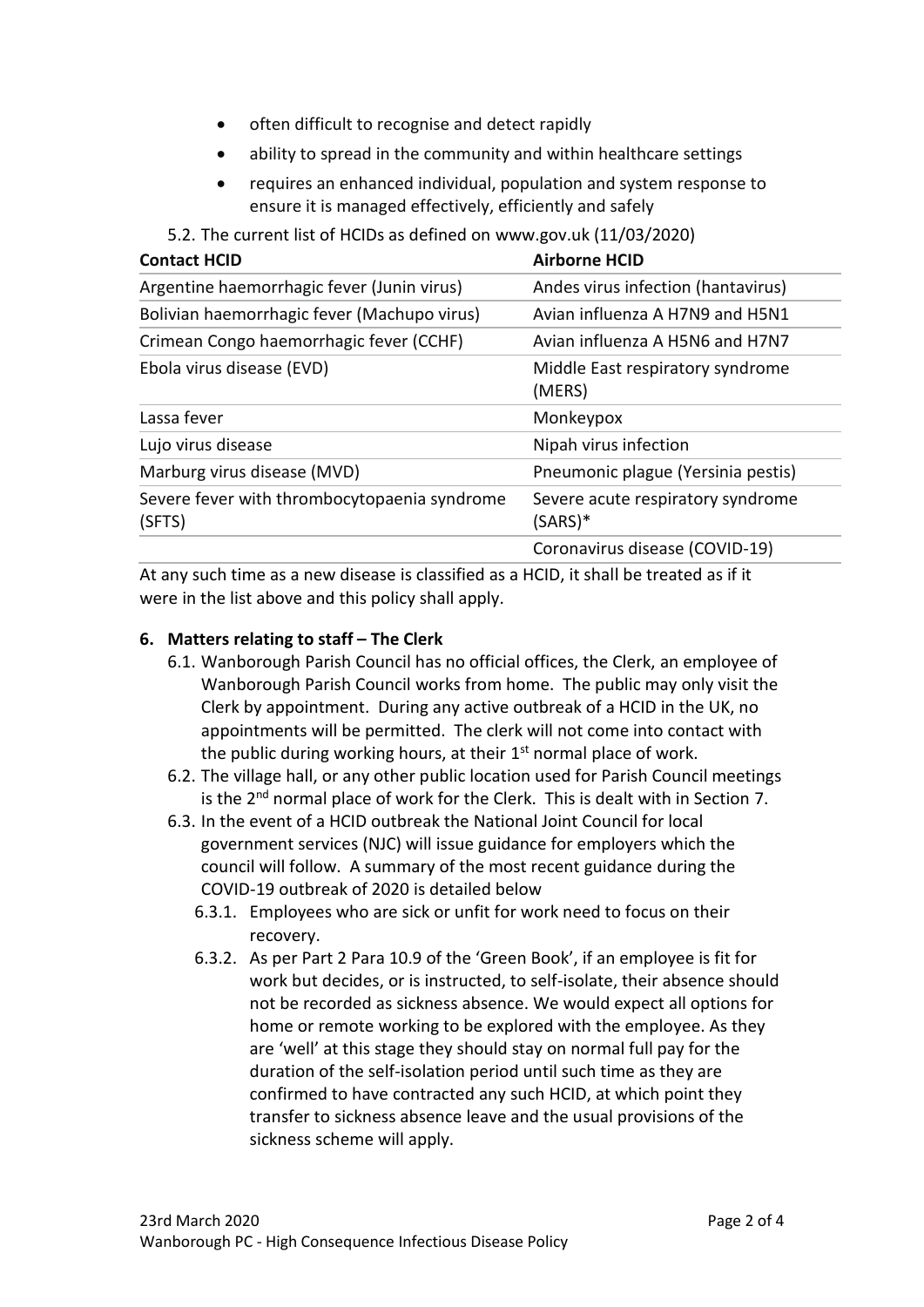- 6.3.3. In circumstances where an employee decides to self-isolate without instruction from the authorities it is not unreasonable for the employer to ask for some evidence such as an email from a holiday operator that shows the dates of the holiday, the resort location and flight details. However, it will probably not be possible in all cases for an employee to produce any evidence, so employers will need to use their discretion when trying to establish the facts behind the employee's decision to self-isolate
- 6.3.4. If an employee is caring for someone who has or may have coronavirus, this period of absence should also be regarded as selfisolation. Given the employee may then have been in direct contact with the virus we would expect only working from home arrangements to be then considered for the duration of the incubation period. Employers should keep in touch to support employees.
- 6.3.5. Following any school closures, employers should be fully supportive of employees with childcare responsibilities and consider flexible working arrangements, including adapting working patterns to care for children or dependants or taking time off, whether this is special leave, annual leave or flexible working.

# <span id="page-2-0"></span>**7. Public Meetings**

- 7.1. It is a requirement of the Local Government Act 1972, that council business shall be conducted at public meetings of the council and any committees.
- 7.2. Councillors and other Volunteers can choose to not attend public meetings. As an officer of the council, the Clerk cannot choose to not attend meetings.
- 7.3. Due to the nature of local government and considering the Councillors and Members of Public whom attend meetings, there is high percentage of attendees whom would be considered "high risk" with respect to all of the HCIDs listed in Section [5.2.](#page-1-0) As such, to protect the health of all attendees, public meetings are suspended during the active period of this policy.

#### **8. Delegated Authority**

- <span id="page-2-1"></span>8.1. To allow the council to operate on a minimum requirement basis, the following items are delegated to the Clerk for the duration of the activation of this policy.
	- 8.1.1. Planning applications, after consultation with a minimum of 4 councillors via e-mail, a summary response will be circulated to all councillors for comment prior to submission to Swindon Borough Council by the Clerk.
	- 8.1.2. Finance
		- 8.1.2.1. all standard recurring payments listed as line items on the budget will be paid by the RFO at the appropriate time to prevent any late charges, such as salaries, printing costs, dog waste, licences and IT services etc.
		- 8.1.2.2. non recurring payments, such as one off costs relating the community building project or expenses to be authorised by a minimum of 2 councillors by e-mail prior to payment.